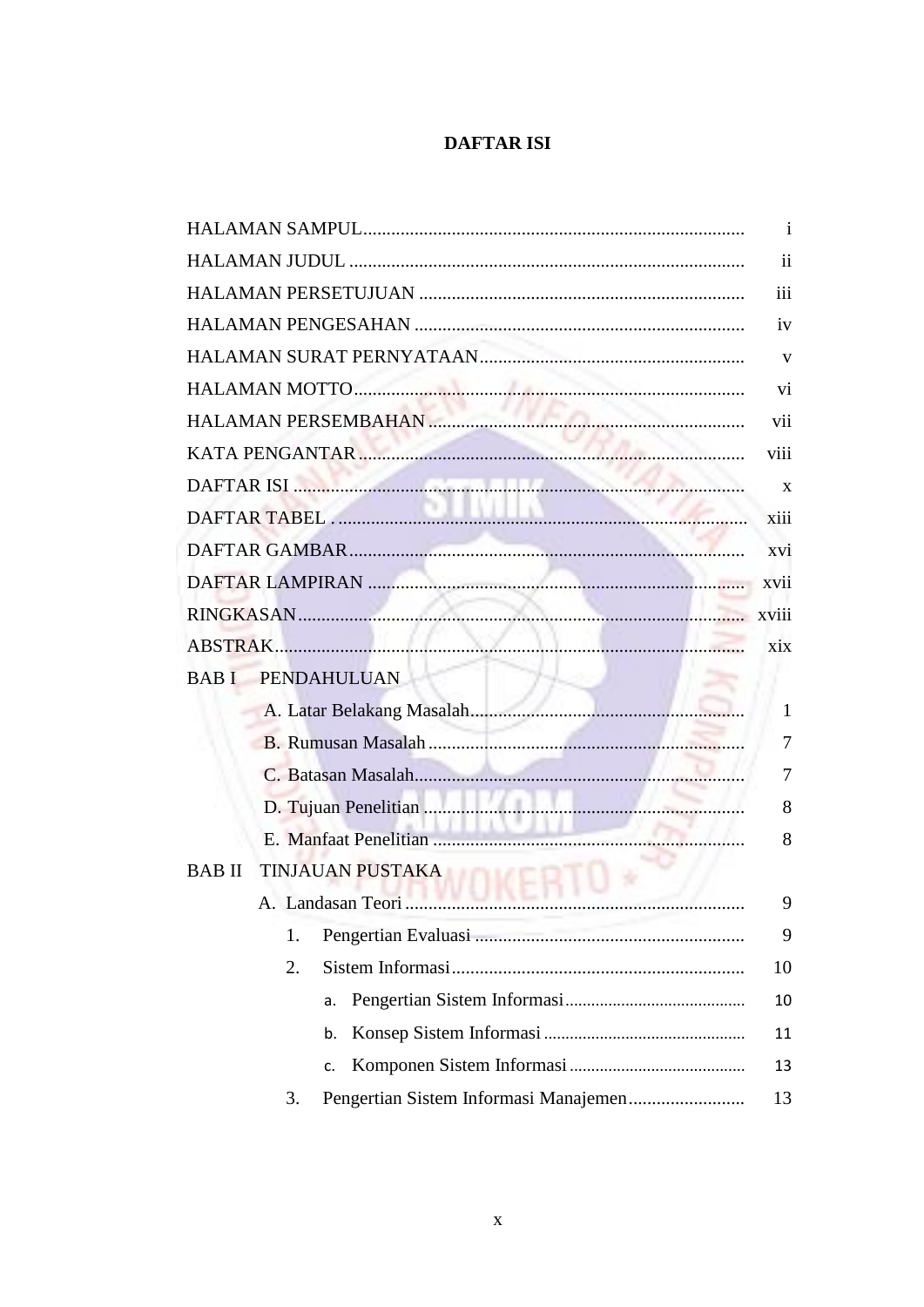| 4.                                                      | 14 |
|---------------------------------------------------------|----|
| 5.                                                      | 15 |
| Metode Technology Acceptance Model (TAM)<br>6.          | 17 |
| Pengertian Technology Acceptance Model (TAM)<br>a.      | 17 |
| b.                                                      | 17 |
| Perluasan Technology Acceptance Model (TAM)<br>c.       | 20 |
|                                                         | 22 |
| <b>BAB III METODE PENELITIAN</b>                        |    |
|                                                         | 26 |
|                                                         | 26 |
|                                                         | 29 |
|                                                         | 30 |
| <b>BAB IV PEMBAHASAN</b>                                |    |
|                                                         | 43 |
| <b>B.</b>                                               | 47 |
| 1.                                                      | 48 |
| 2.                                                      | 52 |
| 3.                                                      | 56 |
| 4.                                                      | 58 |
| a.                                                      | 58 |
| b.                                                      | 60 |
| c.                                                      | 63 |
| d.                                                      | 65 |
| e.                                                      | 67 |
| 5.                                                      | 70 |
| a.                                                      | 70 |
| b.                                                      | 71 |
| Uji Hipotesis dengan uji Pengaruh Persial (Uji t)<br>c. | 74 |
| d.                                                      | 76 |
| <b>PENUTUP</b><br><b>BAB V</b>                          |    |
| A.                                                      | 78 |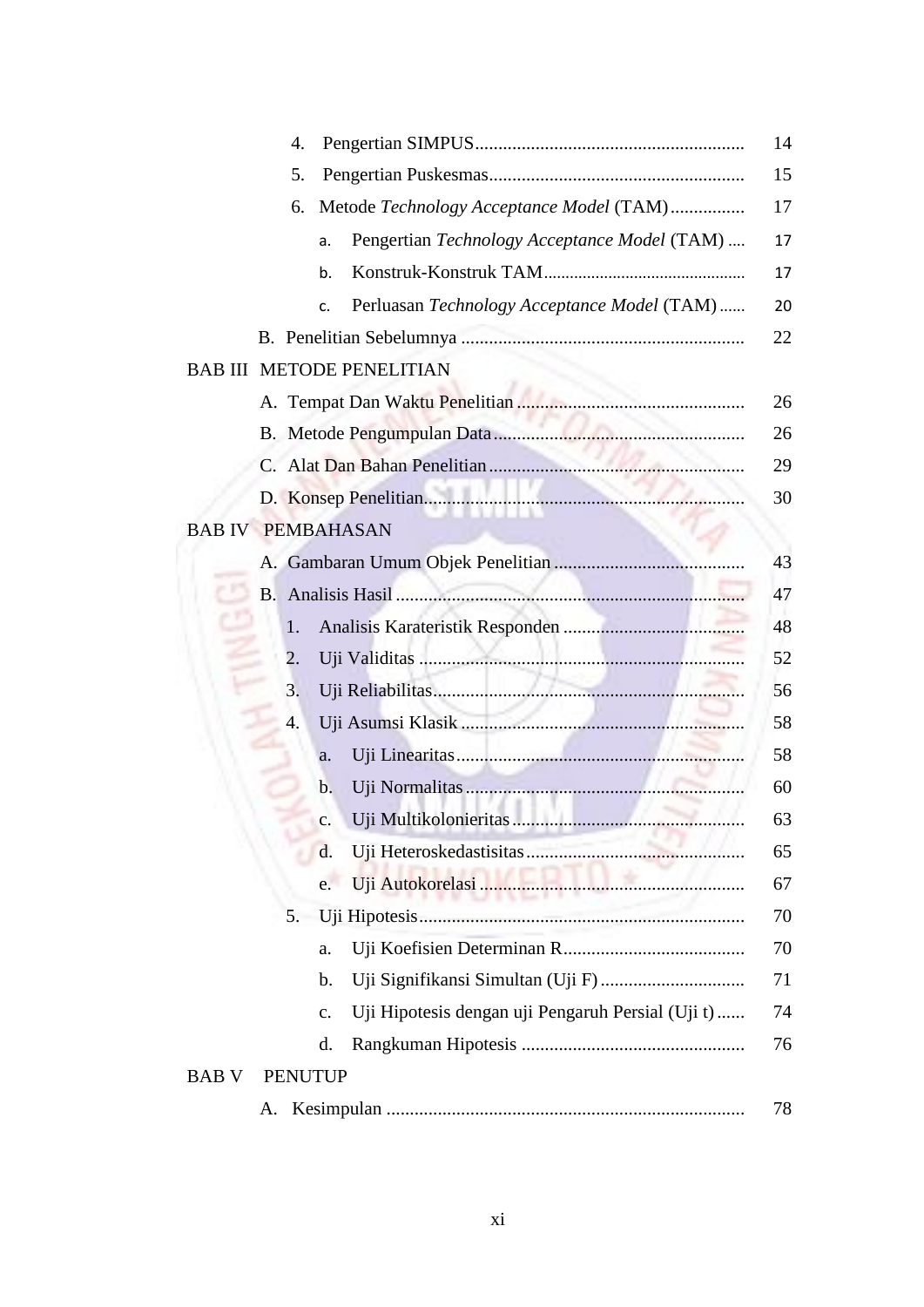|                   | 80 |
|-------------------|----|
| DAFTAR PUSTAKA    |    |
| LAMPIRAN-LAMPIRAN |    |

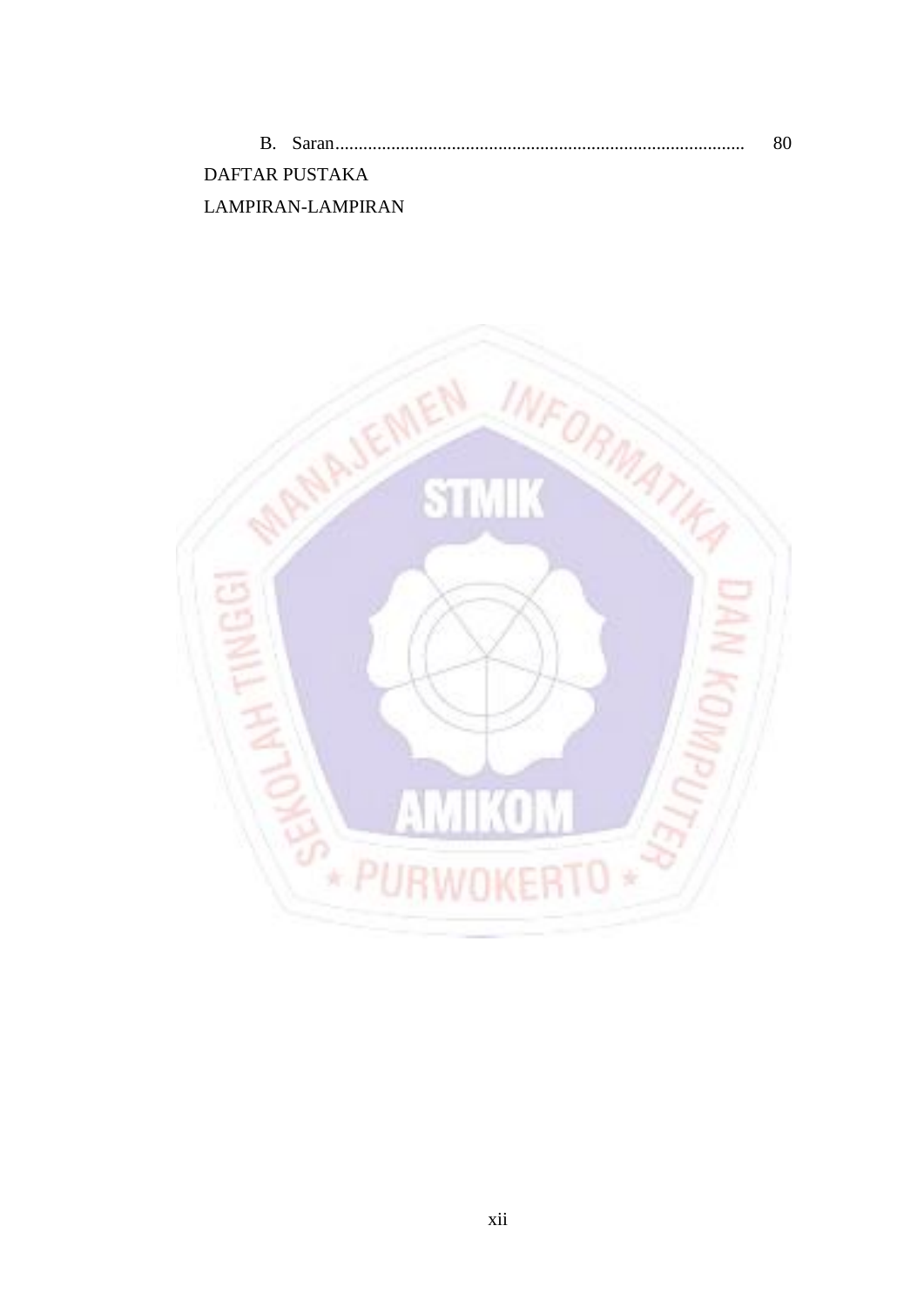## **DAFTAR TABEL**

|                                                                            | 24 |
|----------------------------------------------------------------------------|----|
|                                                                            | 32 |
|                                                                            | 35 |
|                                                                            | 47 |
| Tabel 4.2 Karateristik Responden Berdasarkan Jenis Kelamin                 | 49 |
| Tabel 4.3 Karateristik Responden Berdasarkan Pendidikan Terakhir           | 50 |
|                                                                            | 51 |
| Tabel 4.5 Hasil Uji Validitas Variabel Perceived Ease of Use (PEOU)        | 52 |
| Tabel 4.6 Hasil Output SPSS Variabel Perceived Ease of Use (PEOU)          | 53 |
| Tabel 4.7 Hasil Uji Validitas Variabel Perceived Usefulness (PU)           | 54 |
| Tabel 4.8 Hasil Output SPSS Variabel Perceived Usefulness (PU)             | 55 |
| Tabel 4.9 Hasil Uji Validitas Variabel Attitude Toward Using (ATU)         | 55 |
| Tabel 4.10 Hasil Output SPSS Variabel Attitude Toward Using (ATU)          | 56 |
| Tabel 4.11 Hasil Output SPSS Variabel Perceived Ease of Use (PEOU)         | 57 |
| Tabel 4.12 Hasil Output SPSS Variabel Perceived Usefulness (PU)            | 57 |
| Tabel 4.13 Hasil Output SPSS Variabel Attitude Toward Using (ATU)          | 57 |
|                                                                            | 58 |
| Tabel 4.15 Hasil Output SPSS Uji Linearitas Variabel Perceived Ease of Use |    |
|                                                                            | 58 |
| Tabel 4.16 Hasil Output SPSS Uji Linearitas Variabel Perceived Ease of Use |    |
|                                                                            | 59 |
| Tabel 4.17 Hasil Output SPSS Uji Linearitas Variabel Perceived Usefulness  |    |
|                                                                            | 60 |
| Tabel 4.18 Hasil Output SPSS Normalitas Variabel Perceived Ease of Use     |    |
|                                                                            | 61 |
| Tabel 4.19 Hasil Output SPSS Normalitas Variabel Perceived Ease of Use     |    |
|                                                                            | 61 |
|                                                                            |    |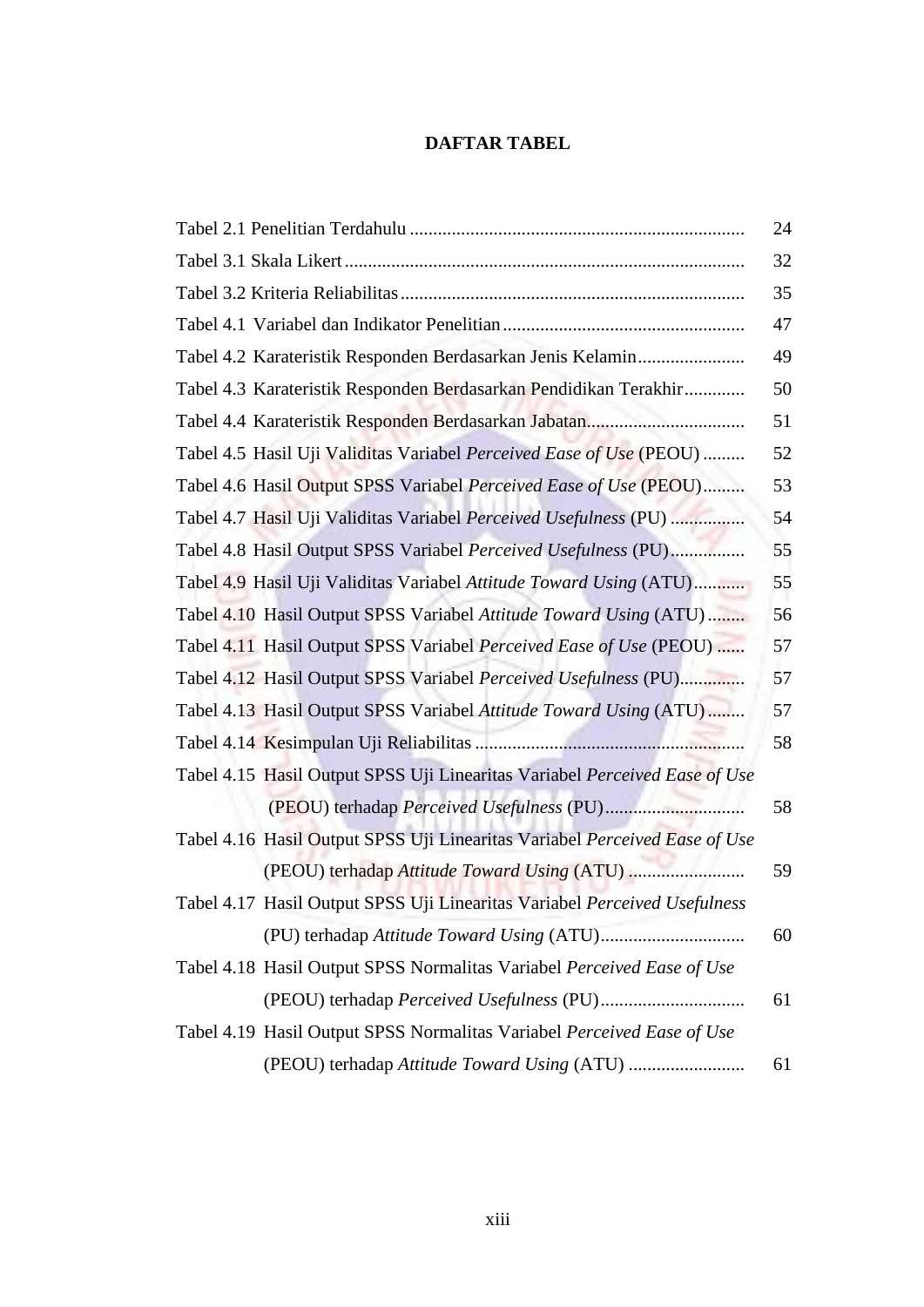| Tabel 4.20 Hasil Output SPSS Normalitas Variabel Perceived Usefulness (PU)  |    |
|-----------------------------------------------------------------------------|----|
|                                                                             | 62 |
| Tabel 4.21 Hasil Output SPSS Multikolonieritas Variabel Perceived Ease of   |    |
|                                                                             | 63 |
| Tabel 4.22 Hasil Output SPSS Multikolonieritas Variabel Perceived Ease of   |    |
| Use (PEOU) terhadap Attitude Toward Using (ATU)                             | 63 |
| Tabel 4.23 Hasil Output SPSS Multikolonieritas Variabel Perceived           |    |
| Usefulness (PU) terhadap Attitude Toward Using (ATU)                        | 64 |
| Tabel 4.24 Hasil Output SPSS Heteroskesdastisitas Variabel Perceived Ease   |    |
| of Use (PEOU) terhadap Perceived Usefulness (PU)                            | 65 |
| Tabel 4.25 Hasil Output SPSS Heteroskesdastisitas Variabel Perceived Ease   |    |
| of Use (PEOU) terhadap Attitude Toward Using (ATU)                          | 66 |
| Tabel 4.26 Hasil Output SPSS Heteroskesdastisitas Variabel Perceived        |    |
| Usefulness (PU) terhadap Attitude Toward Using (ATU)                        | 67 |
| Tabel 4.27 Hasil Output SPSS Autokorelasi Variabel Perceived Ease of Use    |    |
|                                                                             | 67 |
| Tabel 4.28 Hasil Output SPSS Autokorelasi Variabel Perceived Ease of Use    |    |
| (PEOU) terhadap Attitude Toward Using (ATU)                                 | 68 |
| Tabel 4.29 Hasil Output SPSS Autokorelasi Variabel Perceived Usefulness     |    |
|                                                                             | 69 |
| Tabel 4.30 Hasil Output SPSS Uji Koefisien Determinan R Variabel Perceived  |    |
| Ease of Use (PEOU) terhadap Perceived Usefulness(PU)                        | 70 |
| Tabel 4.31 Hasil Output SPSS Uji Koefisien Determinan R Variabel Perceived  |    |
| Usefulness (PU) terhadap Attitude Toward Using (ATU)                        | 70 |
| Tabel 4.32 Hasil Output SPSS Uji Koefisien Determinan R Variabel Perceived  |    |
| Usefulness (PU) terhadap Attitude Toward Using (ATU)                        | 71 |
| Tabel 4.33 Hasil Output SPSS Uji F Hipotesis Variabel Perceived Ease of Use |    |
|                                                                             | 71 |
| Tabel 4.34 Hasil Output SPSS Uji F Hipotesis Variabel Perceived Ease of Use |    |
|                                                                             | 72 |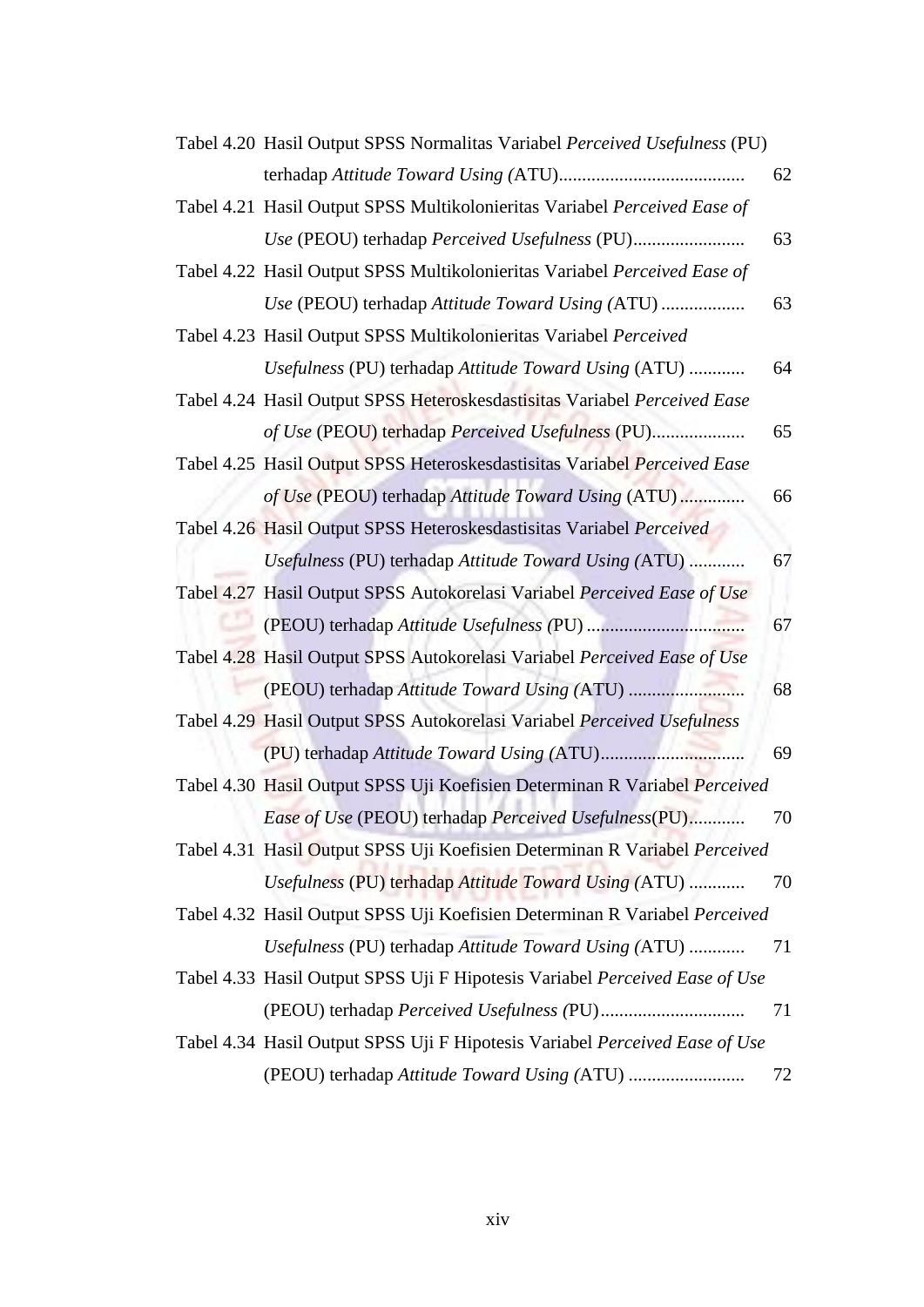| Tabel 4.35 Hasil Output SPSS Uji F Hipotesis Variabel Perceived Usefulness  |    |
|-----------------------------------------------------------------------------|----|
|                                                                             | 73 |
| Tabel 4.36 Hasil Output SPSS Uji T Hipotesis Variabel Perceived Ease of Use |    |
|                                                                             | 74 |
| Tabel 4.37 Hasil Output SPSS Uji T Hipotesis Variabel Perceived Ease of Use |    |
|                                                                             | 74 |
| Tabel 4.38 Hasil Output SPSS Uji T Hipotesis Variabel Perceived Usefulness  |    |
|                                                                             | 75 |
| Tabel 4.30 Departumen Hipotosia                                             | 76 |

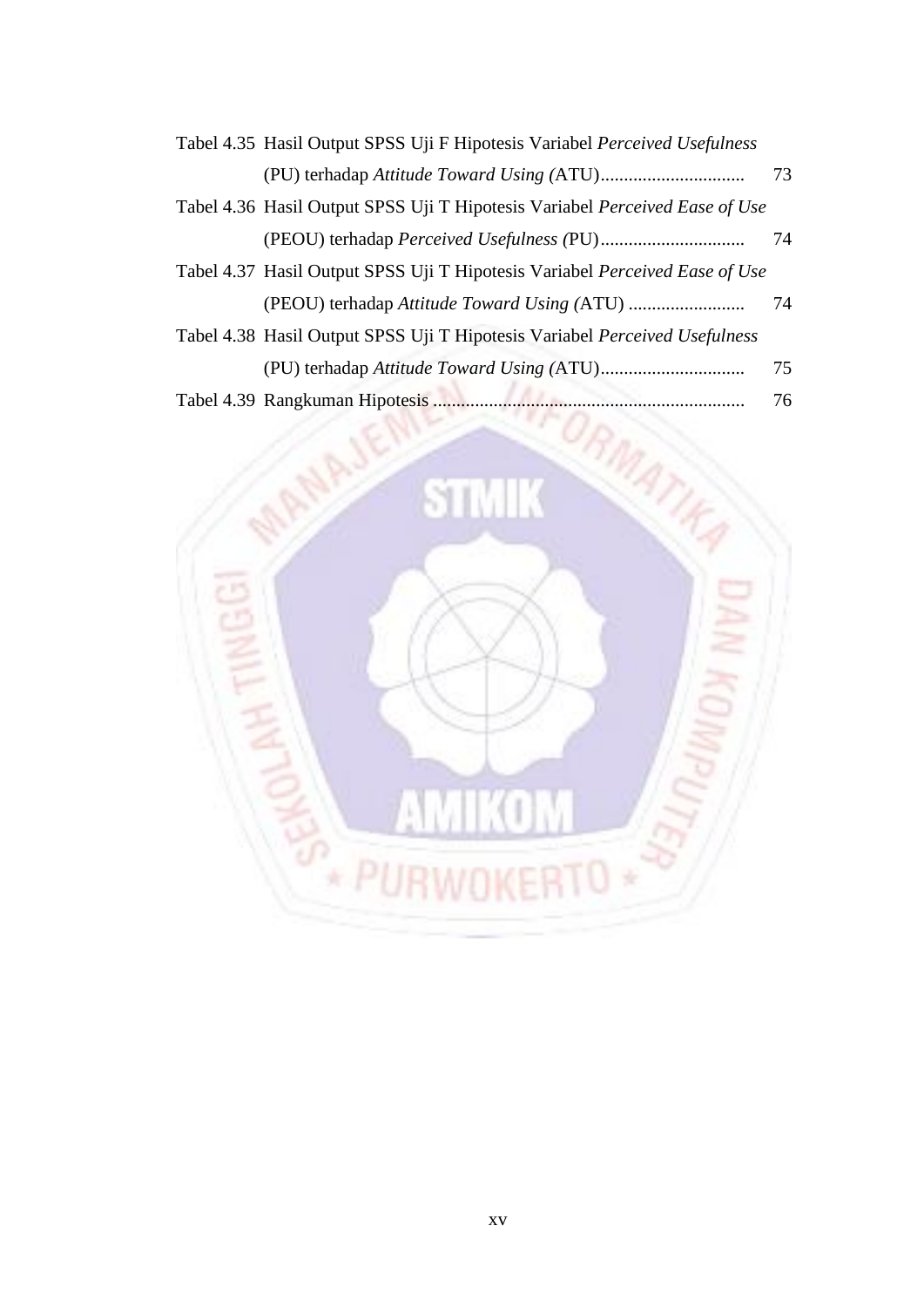## **DAFTAR GAMBAR**

|                                                         | 31 |
|---------------------------------------------------------|----|
|                                                         | 33 |
| Gambar 4.1 Struktur Organisasi UPTD Puskesmas Adipala 1 | 46 |